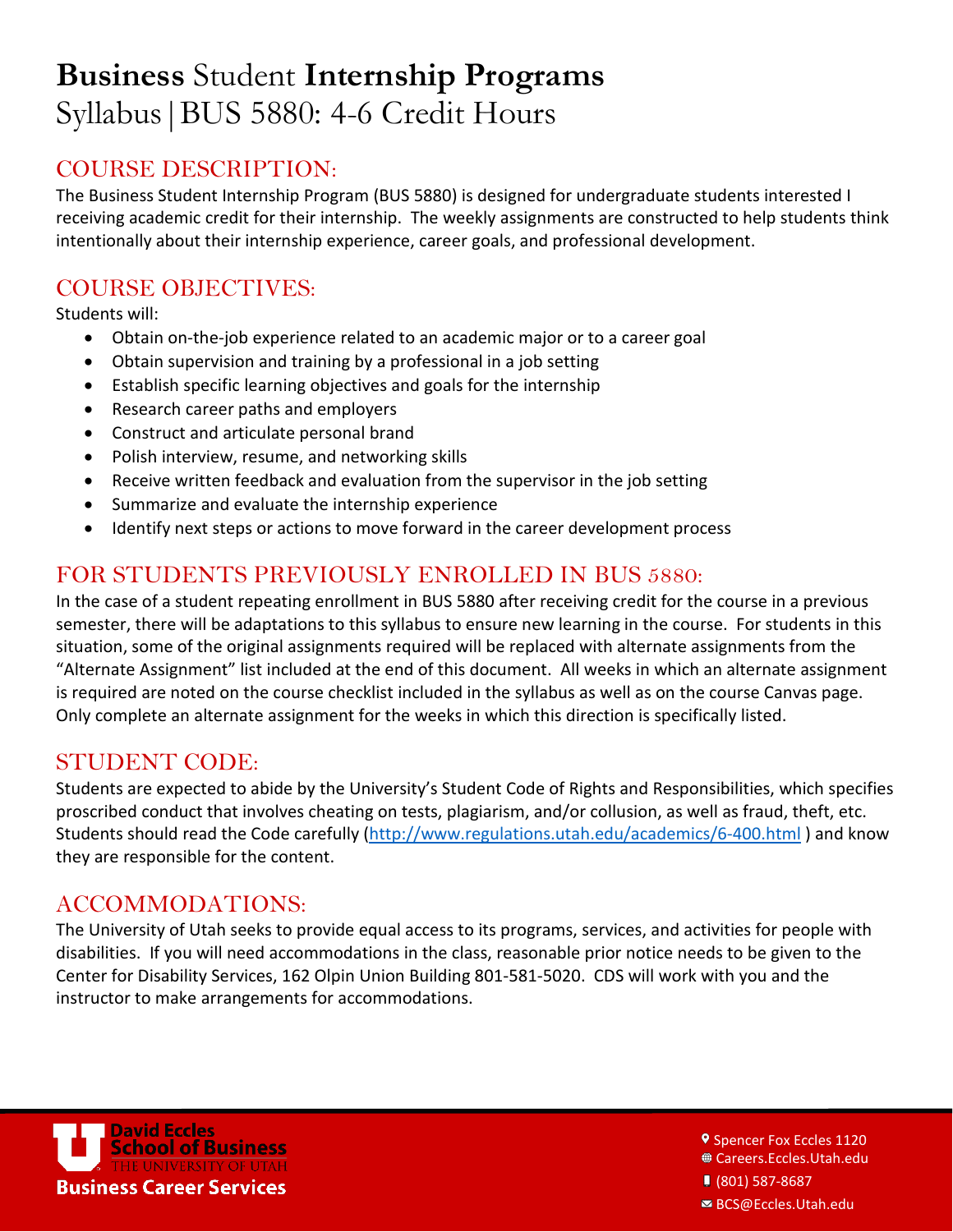# ASSIGNMENT SUBMISSION:

All written assignments for this course will be submitted electronically via Canvas. Students can access computers at the Marriott Library, Union, and other labs across campus. You are responsible for making sure your assignments, including attachments, are received before the deadline.

• Unless otherwise noted, assignments should be 1-2 pages

# COMPLETION GUIDELINES:

The duration of this internship program is 13 weeks (12 weeks in summer semester). To complete on time you will need to finish all requirements by the last day of class. There is a 60-day grace period following the completion of this academic internship timeline If the internship is not completed, an automatic grade of "No-Credit" will be assigned after the 60 days following the due date of the final paper.

# ASSIGNMENT DESCRIPTIONS:

After you have met with your academic advisor to determine how this course fits into your academic plan, signed up for UCareerPath, and registered for the BUS 5880 credit, then submit the following weekly written assignments through the course Canvas page. Assignments should be 1-2 pages, typewritten, spelled correctly, and of college quality. At the top of each assignment include the date, your name, your career coach's name, and the assignment week# (1-13) and topic.

## **Week #1**

### **EMPLOYER PROFILE (1-2 PAGES):**

Give the name of your company and your title. Describe your organization/employer. Describe the size and scope of your company, the product or service, company history, your clients, kind of management style, etc. Is this an environment that matches your personal and professional values? What career path could you follow with this organization? If none, how does this internship relate to your planned career path?

### **Week #2**

### **CAREER RESEARCH (1-2 pages):**

First, research your current career industry interests using these resources:

- Career Info By Major: Through the [http://eccles.utah.edu/students/business-career-services/career](http://eccles.utah.edu/students/business-career-services/career-exploration/major/)[exploration/major/](http://eccles.utah.edu/students/business-career-services/career-exploration/major/) homepage; search career paths and connect with your career coach.
- CareerShift: Link located on the right navigation bar on the uCareerpath Home page. Research companies, contacts, and job titles.
- UtahFutures: Plan for your career path or graduate school a[t www.utahfutures.org](http://www.utahfutures.org/)
- O\*Net Online: Use the advanced search to sort by abilities, interests, knowledge, skills, and values. [www.onetonline.org](http://www.onetonline.org/)
- Occupational Outlook Handbook: Hundreds of occupations and descriptions of pay, job growth, responsibilities, and more. [www.bls.gov](http://www.bls.gov/)
- Vault: Find information on companies, jobs, rankings, graduate schools, and internships at [www.vault.com](http://www.vault.com/) .
- Peterson's: Research graduate school programs at [www.petersons.com](http://www.petersons.com/)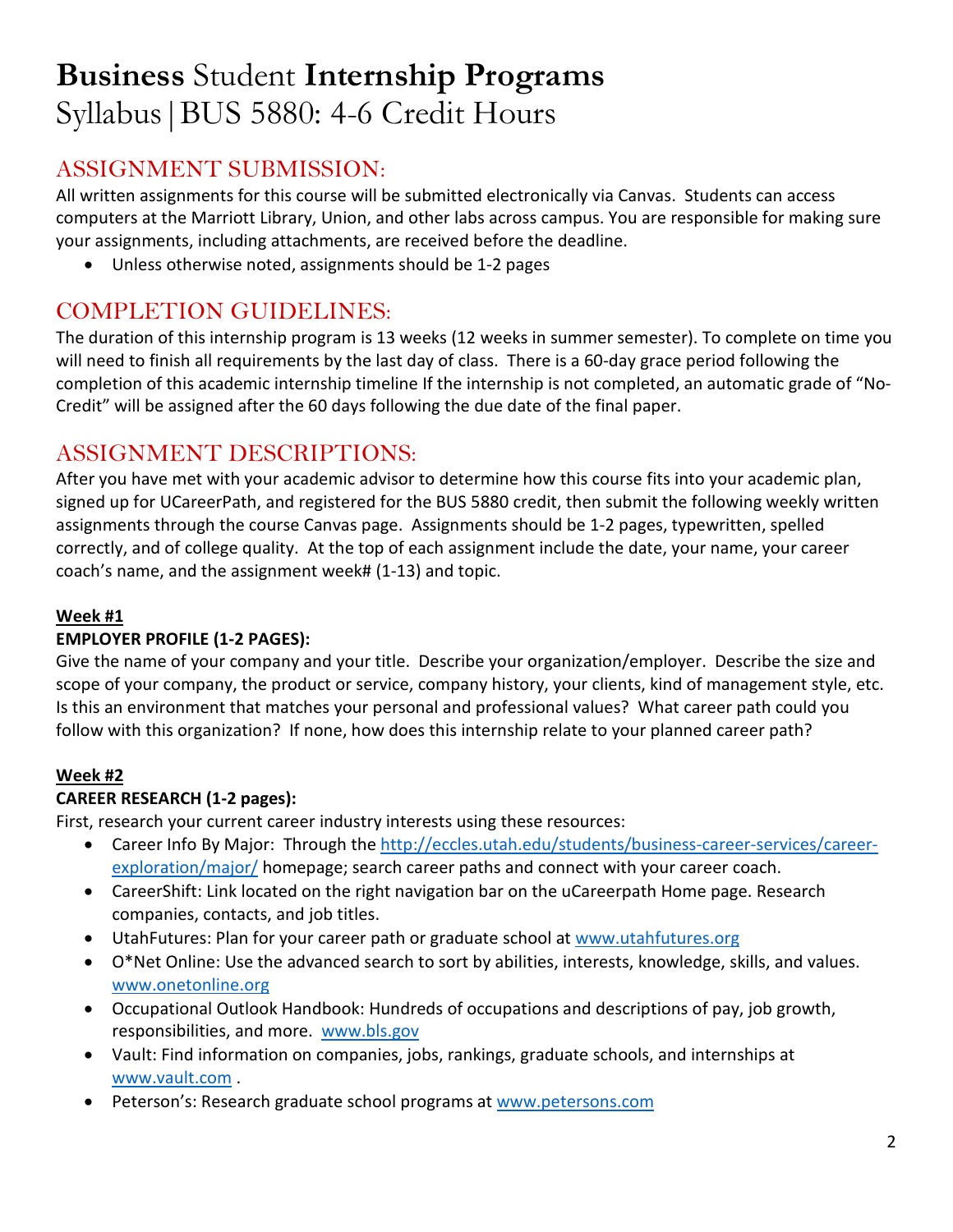Discuss the following in your written assignment:

- Job challenges and salary trends
- Education, skills, and experience required or desired for this position
- Typical career path and work environment
- How this new information affects your career planning
- At least two of your sources must be cited (e.g., author + title of book, URL + name of organization for a website)

NOTE: In this assignment you are not looking for job openings, but rather are seeking a broader picture of the career.

#### **Week #3**

#### **INFORMATION INTERVIEW & THANK-YOU LETTER (1-2 pages):**

Get the inside scoop on careers, employers, and industries from people already in the career you may want by conducting informational interviews. In this assignment you will plan for and conduct an informational interview with a professional outside of your company and who is not an immediate family member or close friend.

Steps:

- 1. If you need help identifying and/or connecting with someone to interview with, make an appointment with your career coach for assistance.
- 2. Plan for your one-on-one conversation by utilizing [http://eccles.utah.edu/students/business-career](http://eccles.utah.edu/students/business-career-services/informational-interviews/)[services/informational-interviews/.](http://eccles.utah.edu/students/business-career-services/informational-interviews/) Write a paper summarizing
	- How you prepared for the interview
	- Why you chose this person to interview
	- The new and useful information you gathered about the career
- 3. Send a thank-you letter or email to your interviewee and include a copy of it when you submit the assignment.

#### **Week #4**

### **LEARNING OBJECTIVE #1 (1-2 pages):**

Describe how you met or are working on one of your three objectives established at the outset of your internship and analyze your progress toward its completion.

- Identify at the start of your assignment which objective you're addressing.
- What you learned and how you learned it.
- Describe the training available to assist your proficiency and growth in this area.
- Articulate how this learning objective is relevant to your major and/or career goals.
- Give examples of how you might include this on your resume or discuss in an interview.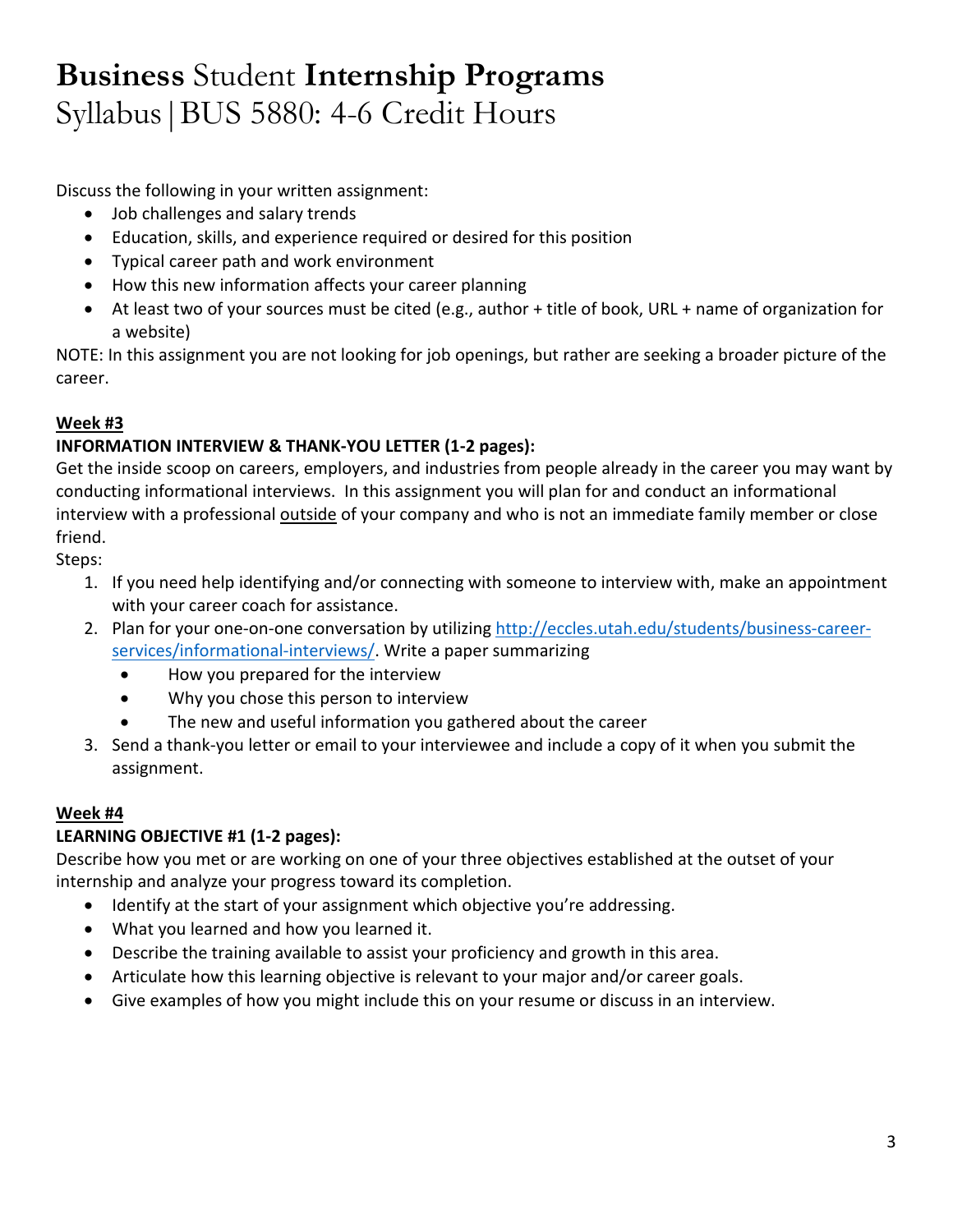#### **Week #5**

#### **SELF DISCOVERY (2 pages):**

#### **Part 1: Run a Background Check on Self (1 page)**

Search for your name in various search engines such as Google, Google images, and Yahoo. Submit a paper discussing your results. For example:

- Did you find any information you would NOT want a potential employer to see? Explain.
- What kind of information (on you, or in general) could create a negative impression in a potential employer?
- What positive information did you find? If none, how can you build your online professional credibility?

### **Part 2: Explore Your Strengths (1 page)**

Finding a job that is a good fit for your talents is a key part of the career exploration process. Gallup research has found that employees who have the opportunity to use their strengths are six times as likely to be engaged in their work and more than three times as likely to report having an excellent quality of life than employees who don't get to focus on what they do best.

1. Take the CliftonStrengths assessment. Contact your career coach to get the code for the assessment. Login to take your assessment on the CliftonStrengths website:

<https://www.strengthsquest.com/registration/default.aspx> . If you have already taken the assessment, there is no need to take it again – just log into the site and use the results you have already received. Download your Signature Theme Report, your Strengths Insight and Action-Planning Guide, and your Strengths Insight Report for your own personal use. Upload page 2 of your Strengths Insight Report. This page will list your Top 5 Themes.

#### **AND**

2. After you have completed the CliftonStrengths for Students assessment, read throug[h Chapter 10](http://www.strengthsquest.com/content/142601/Chapter-Strengths-Career-Planning.aspx) in the online book for suggestions and ideas about finding a career that will be a good fit for your strengths. You will need to sign in to view this content. Write a 1 page paper on how you can use your strengths in your current internship and in your future career.

#### **Week #6**

### **LEARNING OBJECTIVE #2 (1-2 pages):**

Describe how you met or are working on one of your three objectives established at the outset of your internship and analyze your progress toward its completion.

- Identify at the start of your assignment which objective you're addressing.
- What you learned and how you learned it.
- Describe the training available to assist your proficiency and growth in this area.
- Articulate how this learning objective is relevant to your major and/or career goals.
- Give examples of how you might include this on your resume or discuss in an interview.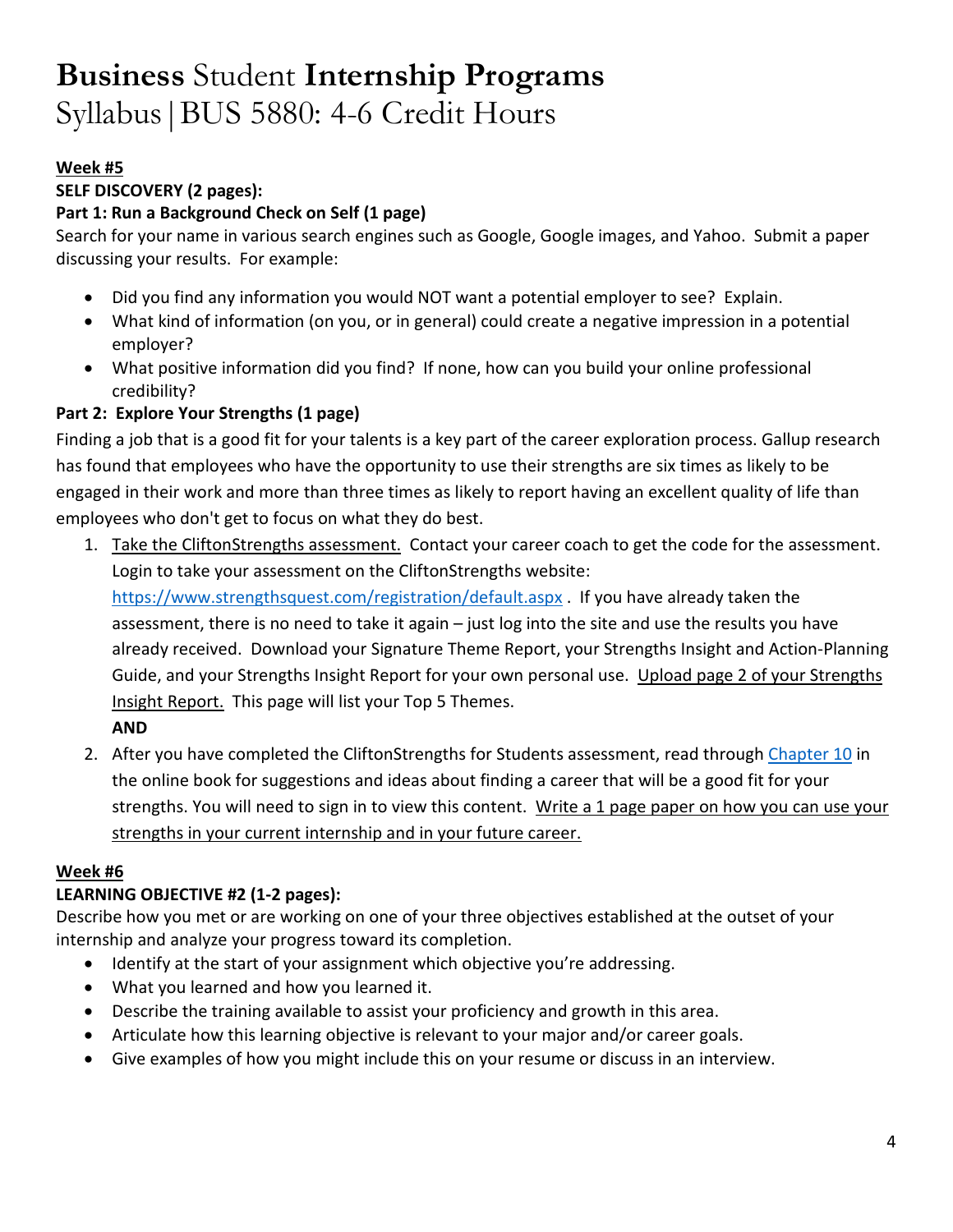### **Week #7**

## 1. **SUPERVISOR MIDTERM EVALUATION:**

Have your internship supervisor fill out the [midterm evaluation form](http://careers.utah.edu/_pdf/csip-cpt/csip-midterm-eval.pdf) and meet with your supervisor to discuss the evaluation. Scan and upload the completed evaluation to Canvas as an assignment.

### 2. **SITE VISIT:**

If your career coach's schedule permits, he/she will arrange a site visit to you and your supervisor at your workplace at a mutually convenient date and time. Prepare to give your career coach a brief tour and explanation of how you fit into your organization. Your career coach will want to meet briefly with your supervisor.

#### **Week #8**

## 1. **WHAT'S COOL ABOUT YOUR JOB (Internship of the Year entry):**

This assignment automatically enters you into the Career & Professional Development Center's Internship of the Year contest. Winners in each category are awarded a \$100 voucher at a celebration held in the spring.

- Enter in one of the four following categories: Winning Projects, Winning People, Winning Places, or Winning Perks
- In 300 words or less describe something positive, interesting, challenging, or fun that makes this internship a winner!
- Give your paper a catchy and creative title
- Take at least one high quality photograph that creatively shows you at your internship. Be imaginative, no headshots! (ex: cool perk = rock climbing...submit picture of you rock climbing).
- Visi[t http://careers.utah.edu/students/jobs/uworkuwin.php](http://careers.utah.edu/students/jobs/uworkuwin.php) for examples of past winners and to submit entry

To submit:

- Go to th[e http://careers.utah.edu/students/jobs/uworkuwin.php](http://careers.utah.edu/students/jobs/uworkuwin.php)
- Select the Entry Form link
- Complete the required sections of the entry form
- Upload your 300 word statement and creative photo of you at your internship
- Submit entry in the Internship of the Year website as well as in Canvas

### **Week #9**

### **INITIATIVE (1-2 pages):**

Showing initiative in the workplace is a prime reason why people receive promotions, get raises, and, in the case of interns, receive offers of full-time employment.

Describe 2-3 actions that you have taken in your internship workplace that demonstrated your initiative.

- Have you offered to do something above and beyond your normal duties? Have you figured out a better way to do a common task? How did your supervisor or coworkers respond to your effort?
- If you have difficulty identifying ways in which you have shown initiative, you may instead describe the performance of a co-worker or supervisor in your workplace that is a good example of a person who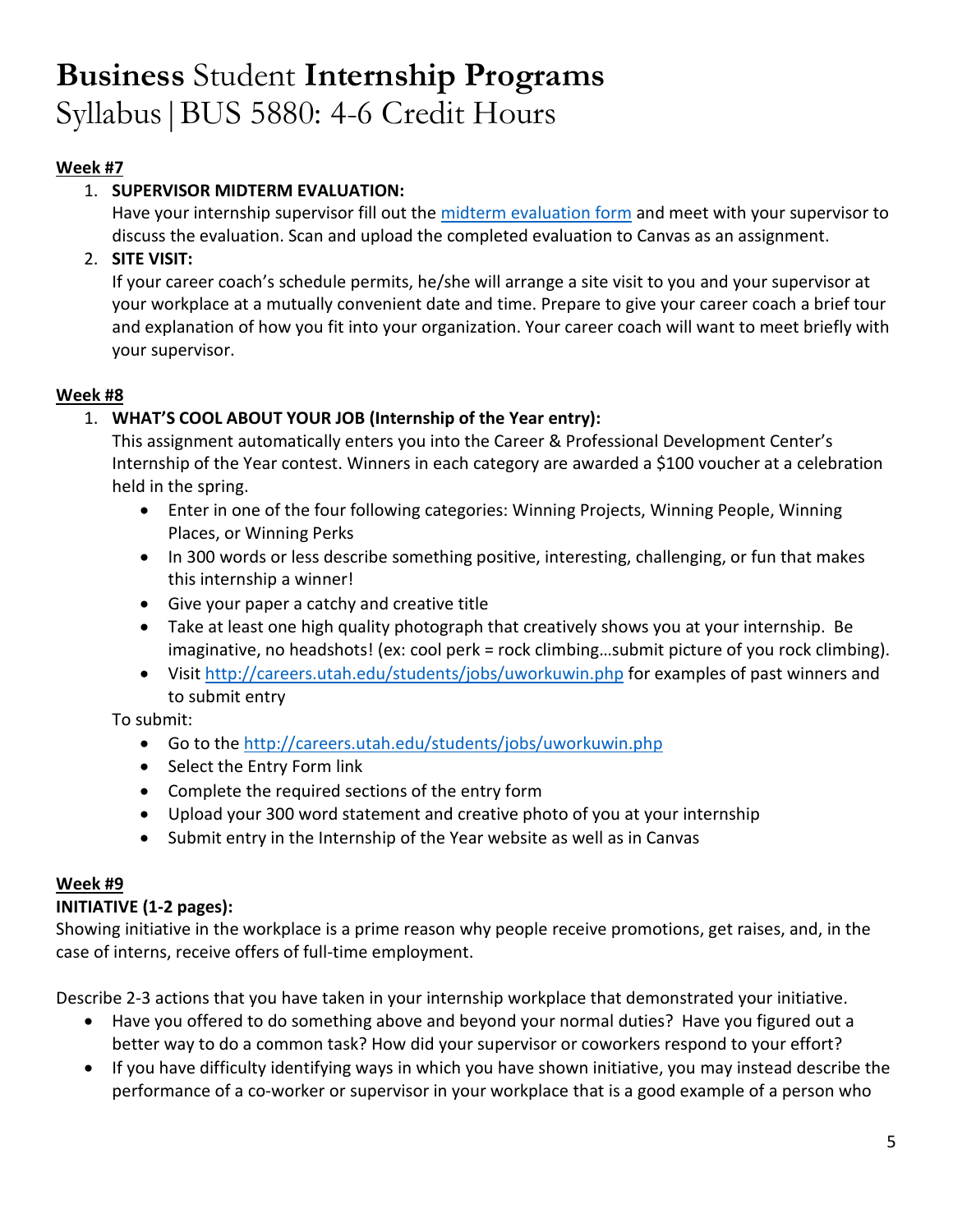shows initiative and gives extra effort. Provide details of situations in which you've observed that person's initiative.

• Identify some extra things you could offer to do or suggest some ways you might do your job more efficiently. These suggestions could be tasks that require higher-level skills than your job description.

## **Week #10**

## **Ethical Dilemmas (1-2 pages):**

Ethics are the standards of conduct of a particular profession or group. Examples of a few ethical standards include:

- Journalists protect the identity of their sources and also avoid receiving money or other favors from those about whom they write.
- Healthcare professionals maintain patient confidentiality and also report public health hazards to government authorities.
- Mortgage lenders pledge to advise clients of all costs.

A dilemma is defined as a situation in which one must choose between difficult alternatives. In an ethical dilemma, choosing between alternatives is challenging because ethical standards may be in conflict. Either choice may uphold one ethical standard but, at the same time, violate another. There may not be a clear-cut way to choose between right and wrong.

- 1. Identify the ethical standards in your current area of work or in your planned career. Some professional groups have their own written code of ethics. Many ethical standards of the business world have become law. You may wish to consult your supervisor or other manager to learn what standards of professional conduct you are expected to follow.
- 2. And then, write about "a" or "b" below:
	- a. Discuss a real ethical dilemma that actually has arisen at your workplace.
		- **… or …**
	- b. Discuss a potential ethical dilemma that could arise in your workplace.

### **Week #11**

## **LEARNING OBJECTIVE #3 (1-2 pages):**

Describe how you met or are working on one of your three objectives established at the outset of your internship and analyze your progress toward its completion.

- Identify at the start of your assignment which objective you're addressing.
- What you learned and how you learned it.
- Describe the training available to assist your proficiency and growth in this area.
- Articulate how this learning objective is relevant to your major and/or career goals.
- Give examples of how you might include this on your resume or discuss in an interview.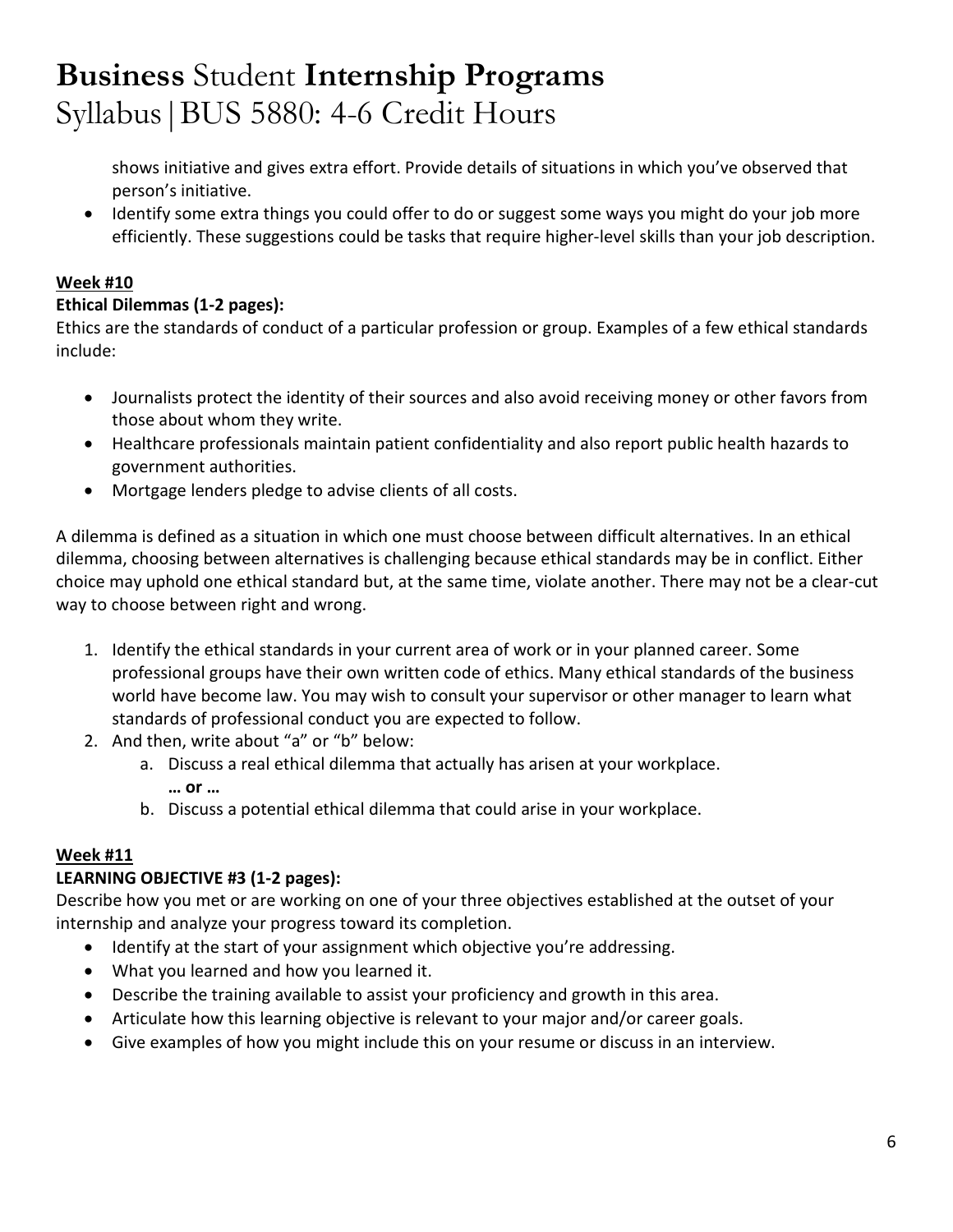#### **Week #12**

#### **1. RESUME & LINKEDIN PROFILE | SUPERVISOR FINAL EVALUTION:**

Resume:

- Update your resume to reflect experiences and skills gained during this internship.
- Submit a copy of your updated resume on UCareerPath as a Word document.

LinkedIn:

- Log in to Using LinkedIn The Basics at: *<https://www.linkedin.com/help/linkedin/answer/53724/using-linkedin-the-basics?lang=en>*
- Review the 5 bulleted training sessions
- Create a LinkedIn Profile, or if you already have one, update your profile accordingly and send your LinkedIn URL to your career coach to review your profile.

#### **2. SUPERVISOR FINAL EVALUATION:**

Have your employment supervisor fill out the [final evaluation form](http://eccles.utah.edu/wp-content/uploads/2016/05/BSIP-Final-Evaluation-Form.pdf)**.** Meet with him/her to discuss the evaluation. Submit the signed evaluation to your counselor.

#### **Week #13**

#### **FINAL PAPER (8-10 pages):**

In the final paper, you will be discussing your accomplishments and analyzing your experience from the perspective of the conclusion of the internship. Include:

**Part 1** - As an introduction, describe how you got your position and what you do. Include your title, name of your organization, and a brief description of it.

**Part 2** - Analyze what you have learned during the internship by addressing the following:

- What have you learned about yourself? How well did you get along with others at work?
- What have you learned about your employer and your job? What did you enjoy or dislike?
- What have you learned about the value of your education in preparing you (or not preparing you) for the internship? Can you see real-world use for some of your courses at the University?
- What have you learned about this occupation or profession? The organizational culture or industry?
- What have you learned about the job search process?
- What have you learned from pursuing your three learning objectives (be sure to list them)?

**Part 3** - Reflect on your internship experience and think about how it will have an impact on your future by addressing:

- Now that the internship is complete, what would you have done differently?
- How does the internship experience fit into your long-range career goals?
- How will you maintain or foster professional relationships that will aid your future career development?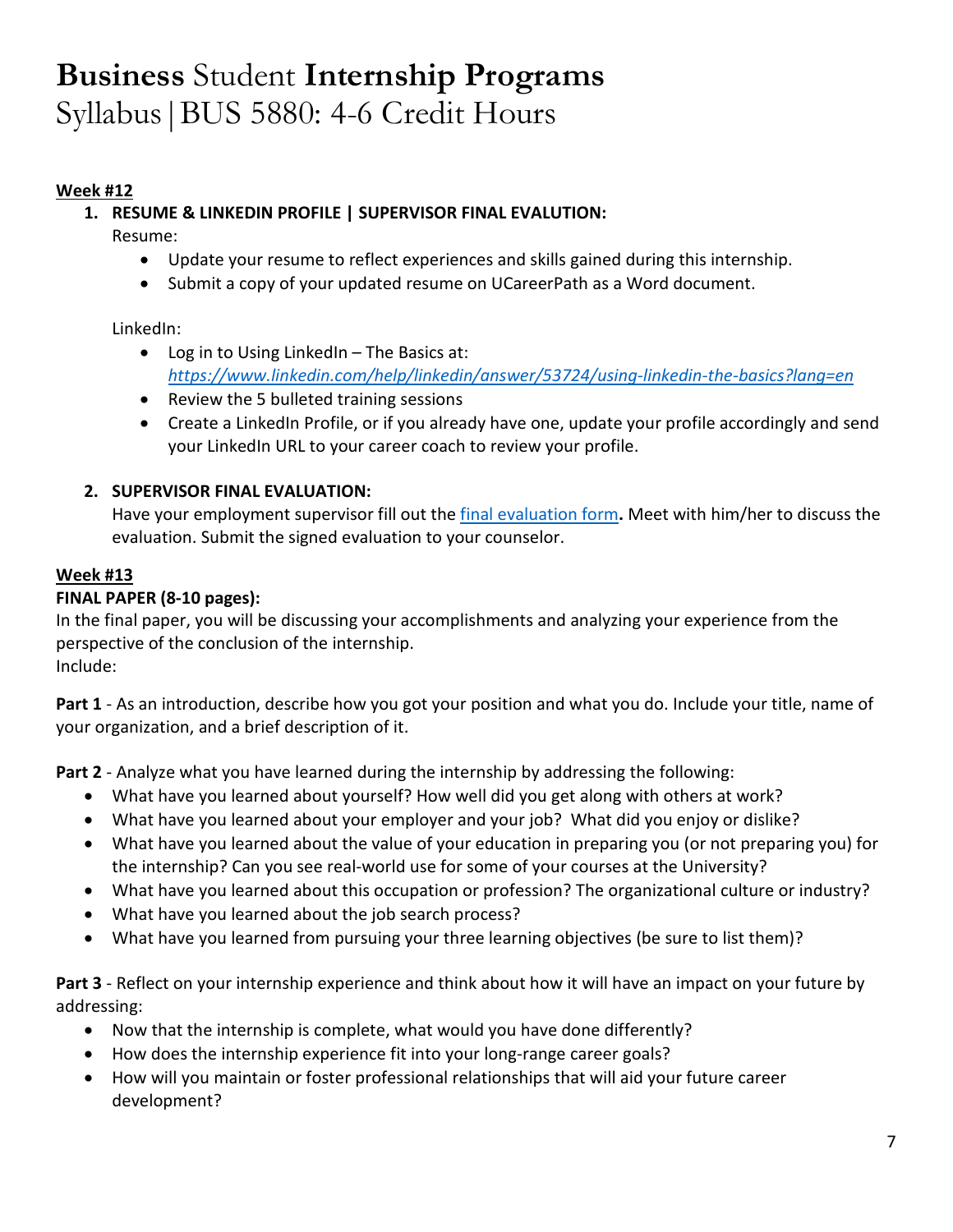**Part 4** - Identify how you, your employer, the internship syllabus, and your career coach could have made this a better experience.

**Part 5** – Describe 2 or 3 actions you can take to continue moving forward with your academic and career goals. If you have questions, contact your career coach to clarify expectations. A business school faculty member or PhD student who will not be familiar with your weekly assignments will evaluate your final paper. So, be sure your final paper is complete and self-explanatory.

### **AFTER FINISHING YOUR INTERNSHIP:**

- After submitting your final paper to Canvas, review the syllabus to verify you've completed all the internship requirements.
- Remember to keep copies of all of your assignments until after your credit is officially posted.
- Stay in touch with your career coach for personal assistance. He/she can help you to:
	- o Polish your resume and cover letter
	- o Practice interviewing and networking skills
	- o Leverage your experience to negotiate the best salary
- Sign up for workshops to prepare you for career fairs and interviewing
- Use the job postings in UCareerPath, CareerShift, and GoinGlobal (on UCareerPath's Home page)
- Connect with recruiters from major companies conducting on-campus interviews
- Keep your BCS Career Coach updated on your job search and report any placements or job offers.

## **Course Expectations**

BUS 5880: Business Student Internship Program

- A. I understand my receipt of academic credit for the Business Student Internship Program is based on my ability to document *university-level* learning in a workplace through required assignments. Submitted assignments will be correctly spelled, with good grammar and organization.
- B. I will upload my assignments in the course Canvas page. I understand that the number of required assignments varies according to the number of BUS 5880 credit hours I am enrolled in. If I encounter issues uploading documents, I will contact my career coach to set up an alternate means of submission. (I will check periodically with my career coach to verify that my assignments are being received.)
- C. My career coach must approve in advance any late assignments or syllabus changes.
- D. I will keep dated copies of all assignments and understand that it is my responsibility to keep them until my credit shows up on the University of Utah academic records.
- E. I must satisfactorily complete *all* assignments and meetings by the completion date. They *must meet final approval of my BCS career coach and the faculty advisor* in order to receive credit. Credit is not assured just because I register for this class.
- F. I will not register for or receive concurrent credit for this internship from other sources (e.g., Hinckley Institute of Politics, other academic programs) for this same work. Contact your career coach for special consideration.
- G. I understand that BUS 5880 is a "Credit/No-Credit" class and no letter grade will be given. The number of credit hours I receive will not be changed after course completion.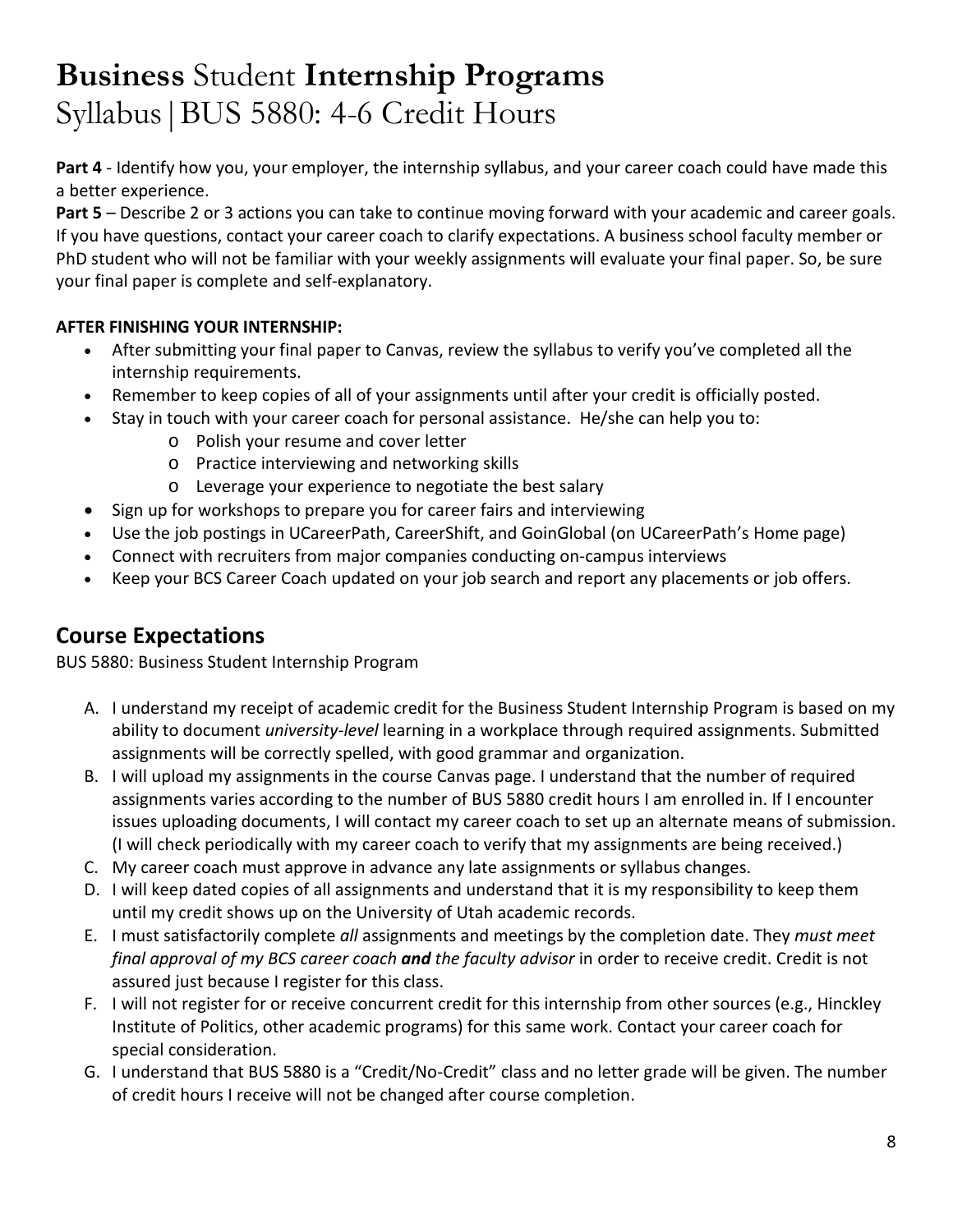- H. If for any reason I leave my position or am terminated for any reason before the end of my internship, I will notify my career counselor immediately to make necessary arrangements.
- I. I will give honest representation of the work I am doing and will abide by the University of Utah "Code of Student Rights and Responsibilities" in conducting myself on this internship. I understand I represent the University of Utah in my workplace and my behavior may affect future students with this employer.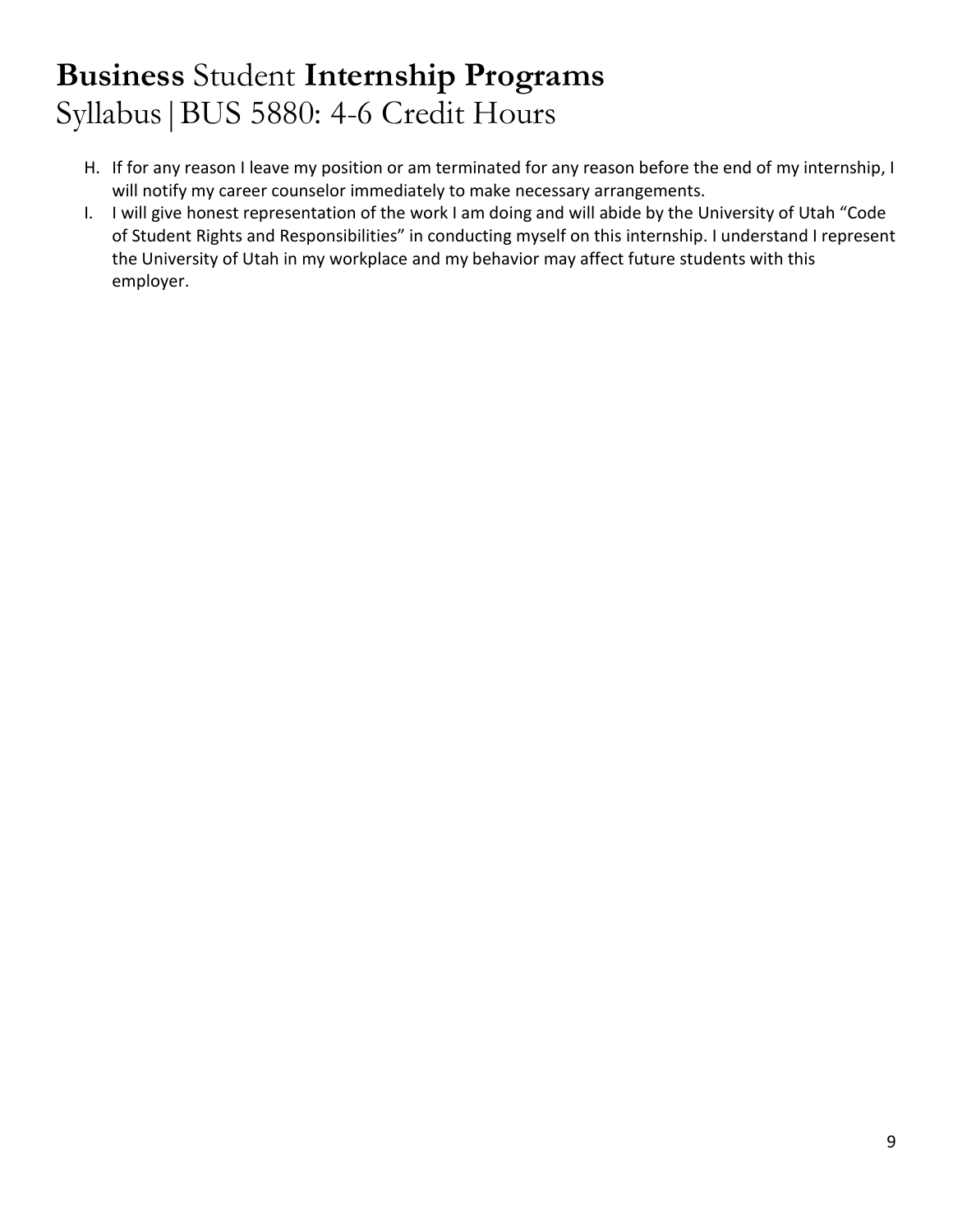| <b>TIMETABLE</b> | <b>WEEKLY ASSIGNMENTS</b>                                                                                                               | DATE COMPLETED /<br><b>INITIALS</b> |
|------------------|-----------------------------------------------------------------------------------------------------------------------------------------|-------------------------------------|
| <b>Setup</b>     | Job Description $\Box$<br>Three Learning Objectives $\Box$<br>Student Information sheet & Agreement □<br>Activate UCareerPath Account □ |                                     |
| Week #1          | Employer Profile (If repeating BSIP with same employer-complete<br>alternate assignment.)                                               |                                     |
| Week #2          | Career Research (If you have completed BSIP previously, complete<br>alternate assignment)                                               |                                     |
| Week #3          | Information Interview & Thank-you letter                                                                                                |                                     |
| Week #4          | Learning Objective #1                                                                                                                   |                                     |
| Week #5          | No Assignment Due                                                                                                                       | N/A                                 |
| Week #6          | Learning Objective #2                                                                                                                   |                                     |
| Week #7          | <b>Supervisor Midterm Evaluation</b>                                                                                                    |                                     |
|                  | Site Visit/ Counselor Check-In                                                                                                          |                                     |
| Week #8          | What's Cool About Your Job (Internship of the Year<br>entry) (If you have completed BSIP previously, complete alternate<br>assignment)  |                                     |
| Week #9          | Initiative (If you have completed BSIP previously, complete alternate<br>assignment)                                                    |                                     |
| <b>Week #10</b>  | Ethical Dilemmas (If you have completed BSIP previously, complete<br>alternate assignment)                                              |                                     |
| <b>Week #11</b>  | Learning Objective #3                                                                                                                   |                                     |
| <b>Week #12</b>  | Résumé                                                                                                                                  |                                     |
|                  | <b>Supervisor Final Evaluation</b>                                                                                                      |                                     |
| <b>Week #13</b>  | Final Full 8-10 Page Paper                                                                                                              |                                     |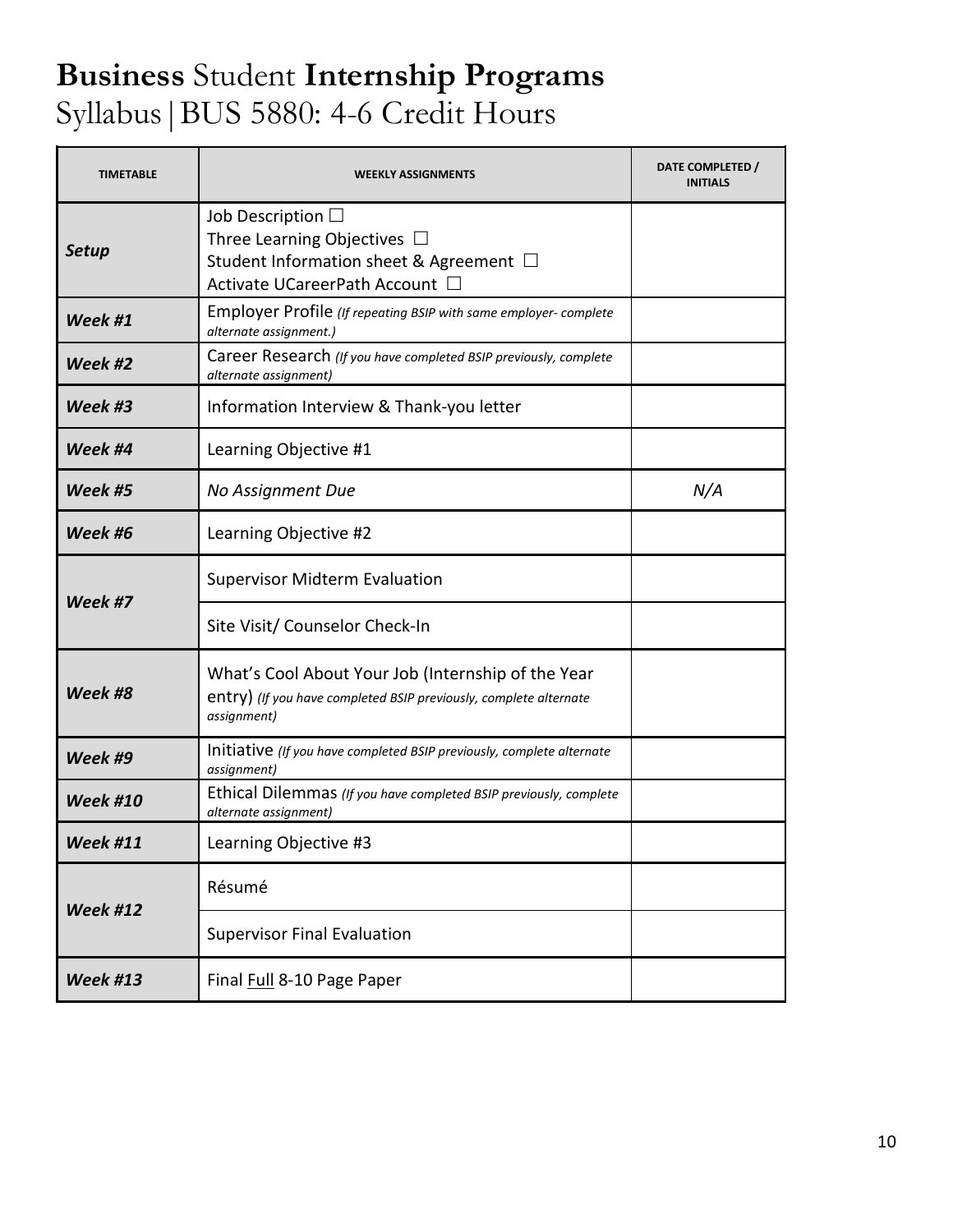#### **ALTERNATE ASSIGNMENT LIST:**

Alternate Assignments are only intended to be used by students who have completed another section of BUS 5880 previously. If you are unsure whether this applies to your situation, please contact your career coach for clarification.

#### **Organizational Changes Paper (1-2 pages)**

Imagine that you are a manager within your organization. Could you propose some changes that would increase efficiency, improve working conditions, and boost employee morale? Give specific examples to support your proposals. Be imaginative! Keep in mind that every organization values worker productivity and operational effectiveness. Some things to consider:

- Are there motivational programs or incentives you could develop to improve organizational output?
- How would you make the workplace more satisfying? What techniques might you utilize to handle employees who are lazy, slow to learn, and/or are not working to capacity?
- Are there already programs that are particularly effective where you work?

#### **Attend Toastmasters Meeting (1-2 pages)**

Improve your communication and public speaking skills by attending and participating in a local meeting held by Toastmasters International. There are many active local chapters here in Salt Lake City and Utah. Find a chapter and meeting times/locations by visiting [http://reports.toastmasters.org/findaclub/.](http://reports.toastmasters.org/findaclub/) Or attend a meeting of the Key Toastmasters Club here on campus.

*Key Toastmasters Club - Club #: 3723, Park Building Conference Room 105 Meeting Time: 12:30 – 1:30 p.m., Tuesday Club Status: Open to all*

After attending, write a paper describing the experience. Evaluate your communication/ public speaking skills prior to the meeting. Who did you meet at the event? What did you learn? What could you do to improve these skills in the future? What was the experience like for you?

#### **Attend Field/Industry Specific Networking Event (1-2 pages)**

Find and attend a networking event that is relevant to your major or the field/industry in which you would like to work. There are many ways both on and off campus to build your professional network and attend events with likeminded professionals. Look into club sponsored networking events, career fairs, professional conferences, professional associations meetings and events, etc. If you are unsure of how to find such networking events, reach out to your career coach for guidance.

Prior to attending these events, make sure to prepare!

- Prepare your elevator pitch (or 30-60 second professional introduction)
- Dress professionally
- If you need help contact your career coach

After the event, write a summary of your experience. Address the following items in your paper: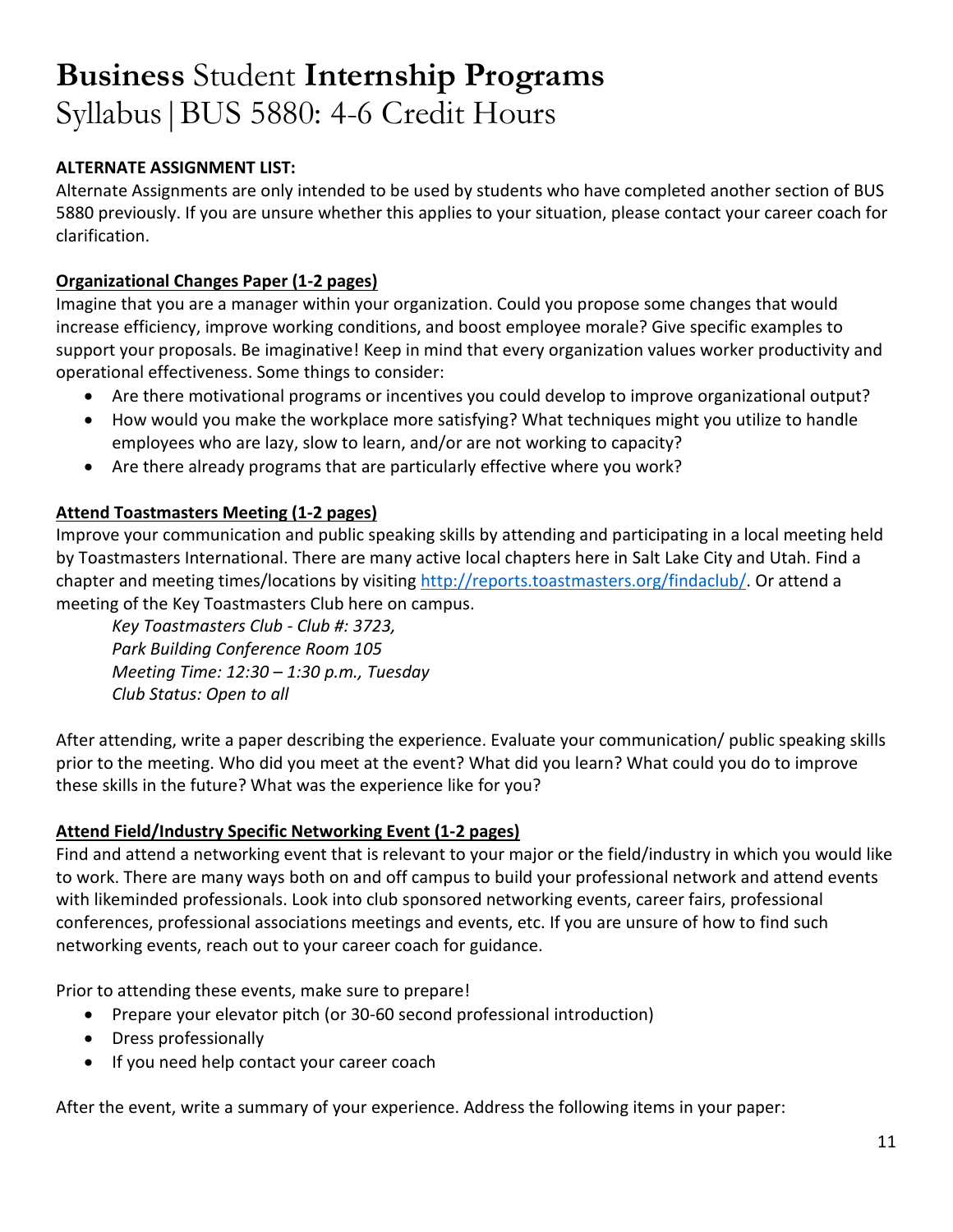- What was the purpose of the event? Who was the sponsor? Was it affiliated with a certain company or professional association?
- What was it like to interact with other professionals? How did you feel about your personal introductions?
- What connections did you make?
- What can (or did) you do in the next few days to follow-up or further your professional development following the event?

#### **Conduct Self - SWOT Analysis (1-2 pages)**

Analyze your strengths, weaknesses, opportunities, and threats/ barriers to your professional development.

First, consider the following:

- **Strengths:** What sets you apart (knowledge, skills, certifications, education)? What do you excel in? What do others see as your strengths? Which achievements are you most proud of?
- **Weaknesses:** What tasks do you avoid because you don't feel confident doing them? What do others see as your weaknesses? What are your negative work habits (late, disorganized, temper, stress, etc.)? Personality traits that will hold you back? Knowledge, skills, or abilities you lack?
- **Opportunities:** What connections do you have that could help you? Can you fill a need others can't? Also, what supports do you have for reaching your goals? This might include supportive people (e.g. mentors, supervisors, faculty, family, etc.), character strengths, financial resources etc.
- **Threats:** What obstacles/barriers do you face in your current path? What is the competition like? Are there financial, chronological, or geographical obstacles?

Then, discuss the following in your written assignment:

- What items did you list based on the prompt questions you considered above?
- What did you learn from this exercise? What surprised you?
- What would you like to improve?
- What goals or ideas do you have to grow professionally?

#### **Create a Career Action Plan (1-2 pages)**

Create a career action plan that will help you strategize your professional and personal growth. Start with your long term goals and then break each of them into bite-size pieces. Remember, a goal should be SMART: specific, measurable, attainable, realistic, and time-sensitive.

• Name 3-5 goals you would like to accomplish. How will you accomplish them? What can you do today to start working toward achievement? This semester? This year?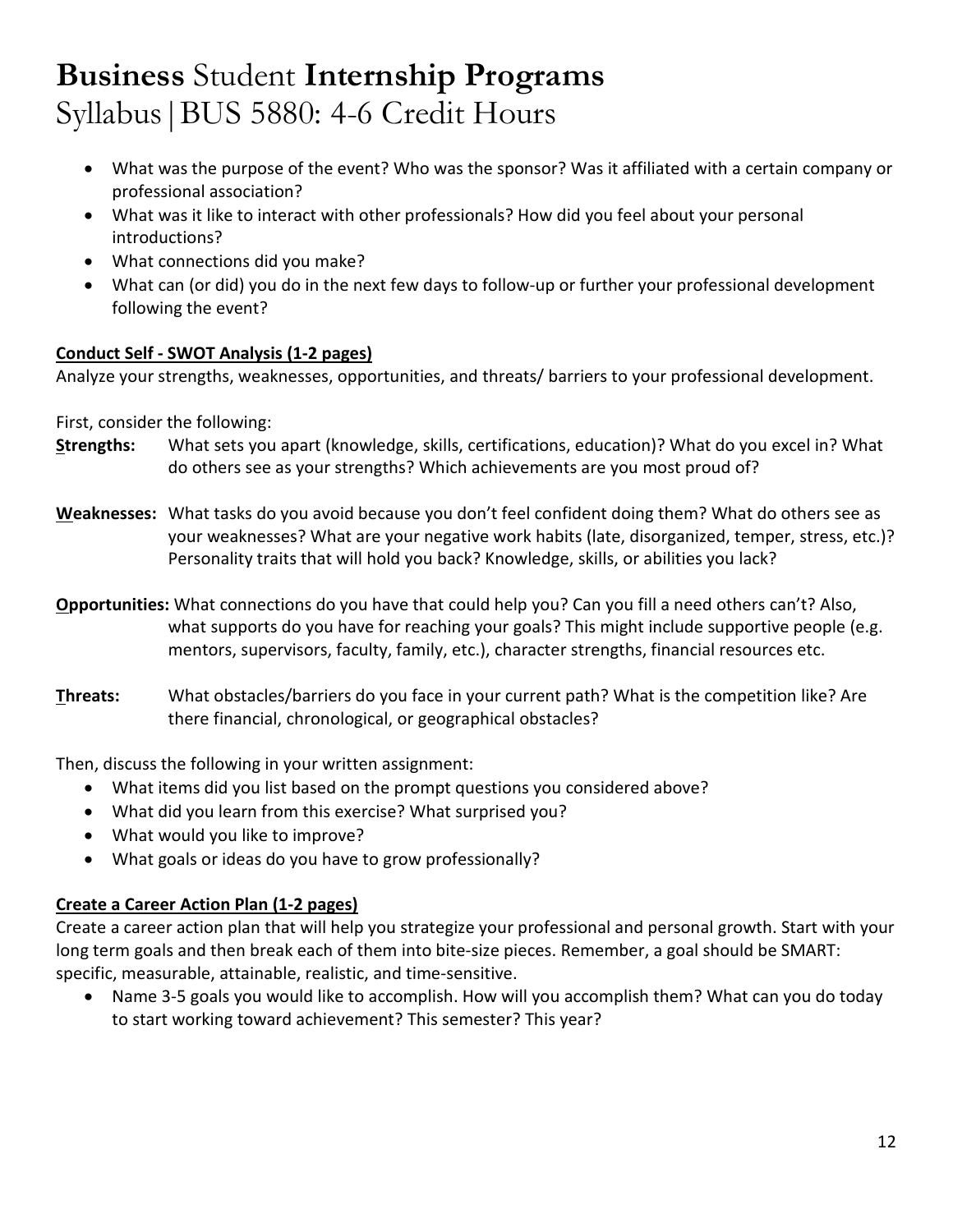#### **Internship Summary for Social Media - Picture and Write-Up (1-2 pages)**

Please give a summary of you internship experience by answering the 4 questions below and taking a picture of yourself at your internship. You can take a picture in front of your company's sign, or at your desk with the company logo on your computer screen, or doing something great while interning. Please make sure to check with your supervisor that this assignment is in accordance with their company confidentiality polices. There is a potential that the picture and write-up will be posted on the David Eccles School of Business Website, Instagram, Twitter, Facebook, and blog accounts. We suggest you ask first and then let your supervisor see the picture and read over your answers to the questions before submitting the assignment.

Upload a picture and a paragraph answer to each the below 4 questions:

- 1. What is something you learned in class you applied at your internship? Or -What was your best learning experience while interning?
- 2. What are your key takeaways from your internship? –Or- What are you most proud of while interning?
- 3. Do you have advice for potential interns?
- 4. What is the best thing about interning at your company?

#### **Create a Networking Master List (1-2 pages)**

Search for people you should be networking with and create a master list of at least 25 people. Use different tools such as your internship network, LinkedIn, CareerShift, Ask-a-Professional and the internet. Submit a list of your results with name, contact info, industry, company, and how you are going to reach out to them. For example:

- Who at your internship should you network with besides your supervisor and direct team?
- Who on LinkedIn has a career path you admire?
- What dream companies can you find on CareerShift and identify contacts to talk to at those companies?

### **Compare & Contrast with Another Intern (1-2 pages)**

Connect with another student or classmate who is currently completing an internship. Schedule a time to meet with them to discuss their internship experience. Write a paper comparing and contrasting their experience to your own. Make sure to cover the following topics:

- What company was the student interning with? What do they do? How was the organization structured?
- What were the student's main projects or duties? How was their progress measured?
- What was their biggest challenge?
- What did they learn from their experience? What was their biggest takeaway from the internship?
- How did their experience differ from your own? How was it similar?

### **Online Career Assessment (1-2 pages)**

Developing a strong understanding of yourself, your strengths, and your interests is a very important part of the career development process. For this assignment, you need to complete an online (or in person if available) career assessment focusing on one of the following areas: personality, career interests, strengths, or values. Choose and complete one of the following assessments (students are free to complete a different assessment if it is approved by their career coach prior to completing the assignment).